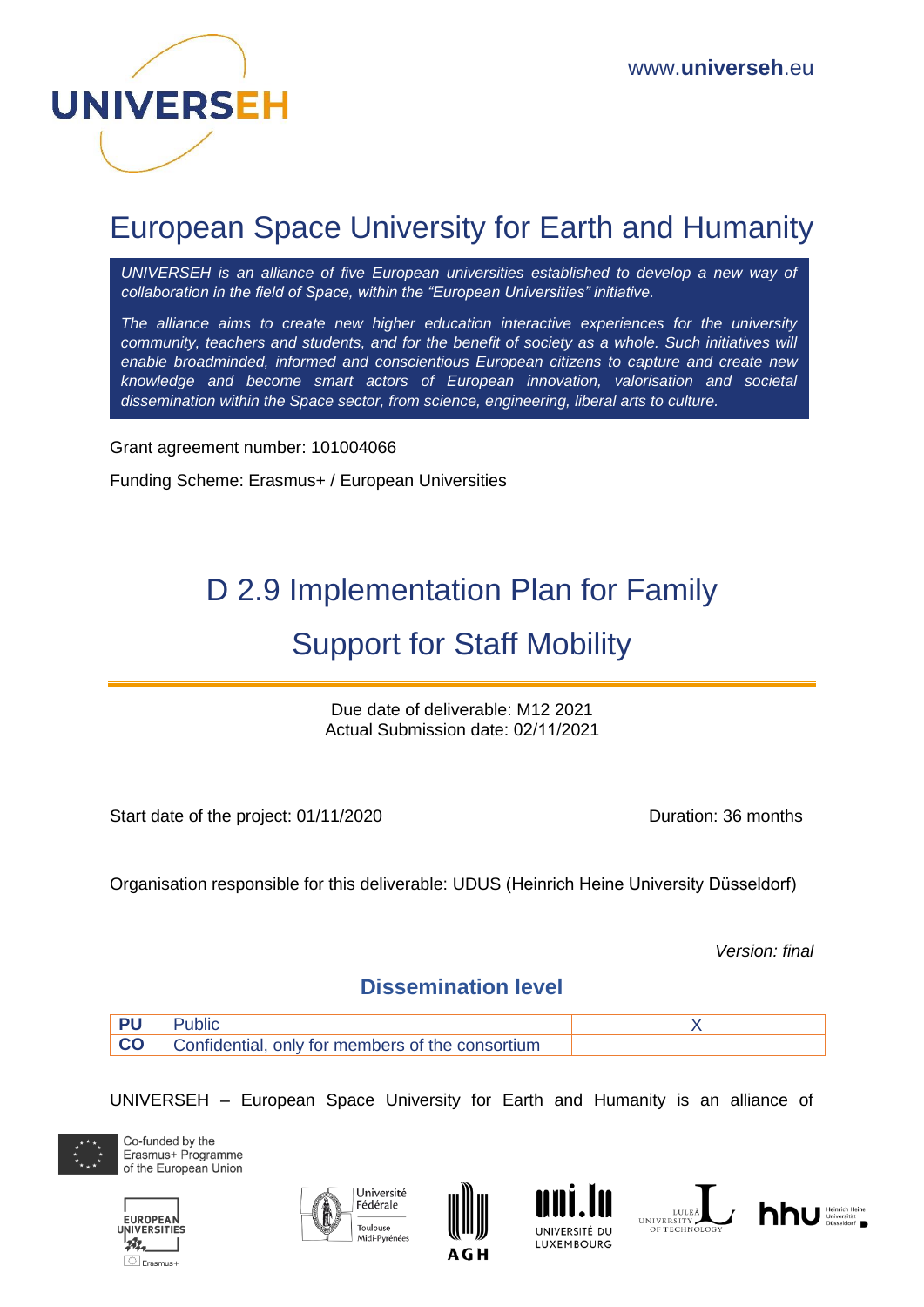

## **Document History**

<span id="page-1-0"></span>

| <b>Version</b> | <b>Date</b> | <b>Author</b>                       | <b>Partner</b>                                                                                                                                                  | <b>Summary of main changes</b>                                                                                                     |
|----------------|-------------|-------------------------------------|-----------------------------------------------------------------------------------------------------------------------------------------------------------------|------------------------------------------------------------------------------------------------------------------------------------|
|                | 05/10/2021  | <b>Britta</b><br>Moormann<br>(UDUS) |                                                                                                                                                                 | Description of offers and<br>services at universities,<br>outline of ideas for future<br>engagement, networking<br>activities etc. |
| $\mathbf{2}$   | 27/10/2021  | <b>Britta</b><br>Moormann<br>(UDUS) | Seth Berk<br>(UDUS),<br>AnnaCarin<br>Larsson (LTU),<br><b>Pawel Swierk</b><br>(AGH), Anna<br><b>Krukiewicz</b><br>(AGH), Sandra<br>da Silva<br>Teixeira (UT2J). | Final Version.                                                                                                                     |
|                |             |                                     |                                                                                                                                                                 |                                                                                                                                    |
|                |             |                                     |                                                                                                                                                                 |                                                                                                                                    |

## REPORT

## **IMPLEMENTATION PLAN FOR FAMILY SUPPORT FOR STAFF MOBILITY**

## Table of contents

| $\mathbf{L}$ |  |  |  |
|--------------|--|--|--|
| II.          |  |  |  |

#### UNIVERSEH – European Space University for Earth and Humanity is an alliance of



Co-funded by the Erasmus+ Programme of the European Union











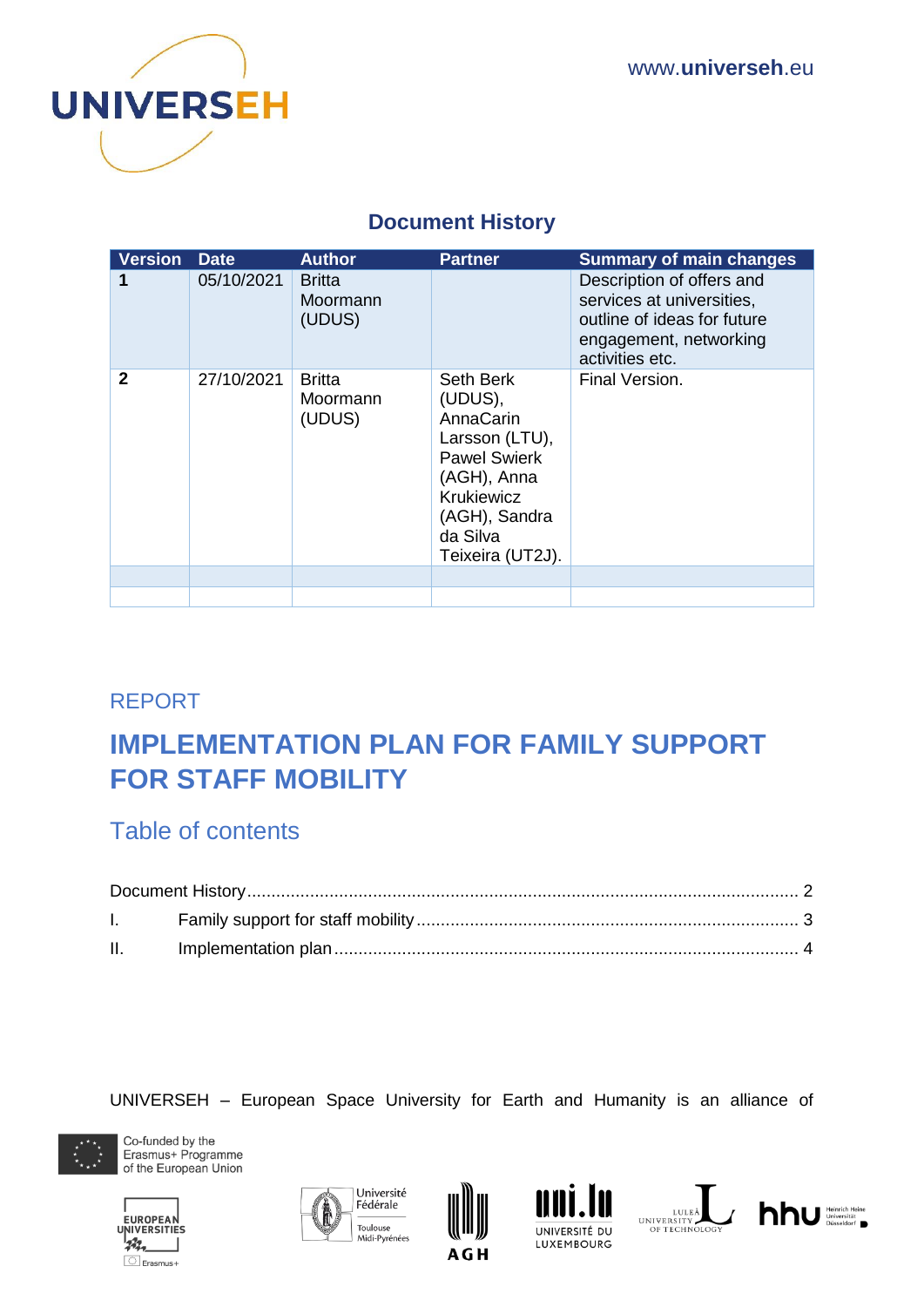

### <span id="page-2-0"></span>I. Family support for staff mobility

One target group UNIVERSEH whose rate of participation in mobility activities WP2 aims to increase, is staff. Mobility grasps activities of different kinds involving physical, digital and hybrid exchanges between staff of the alliance throughout the different stages of mobility. Personal family situations of researchers and administrative staff can restrain the participation in mobility across the universities. Within the project, the aim is to implement a family-friendly approach to staff mobility whose services function as enablers of vocational and academic mobility. Family support refers to the personal level of support as well as the organisational and infrastructural level. A first step towards supporting and actively promoting staff mobility consisted of providing relevant information in two of the past deliverables: MOPLAT, the project mobility platform, and the design of the more extensive brochure. Both outputs of past deliverables are open source outputs published online on the project website and available for download. To the respective target audience, namely staff with families, it is important to receive not only relevant and up to date information considering funding opportunities, but also practical information regarding (intercultural) childcare possibilities and further family-friendly infrastructures. Not all associated partners can provide the same infrastructure of supporting activities, thus, a cooperative approach for providing the aforementioned assistance is needed. Future networking activities and informative sessions therefore will be organised cooperatively across universities. Additionally, networking opportunities will be promoted to address the needs and concerns of people participating in forms of mobility with families, potentially also involving third parties such as non-governmental institutions or other public organisations.

UNIVERSEH – European Space University for Earth and Humanity is an alliance of



Co-funded by the Erasmus+ Programme of the European Union